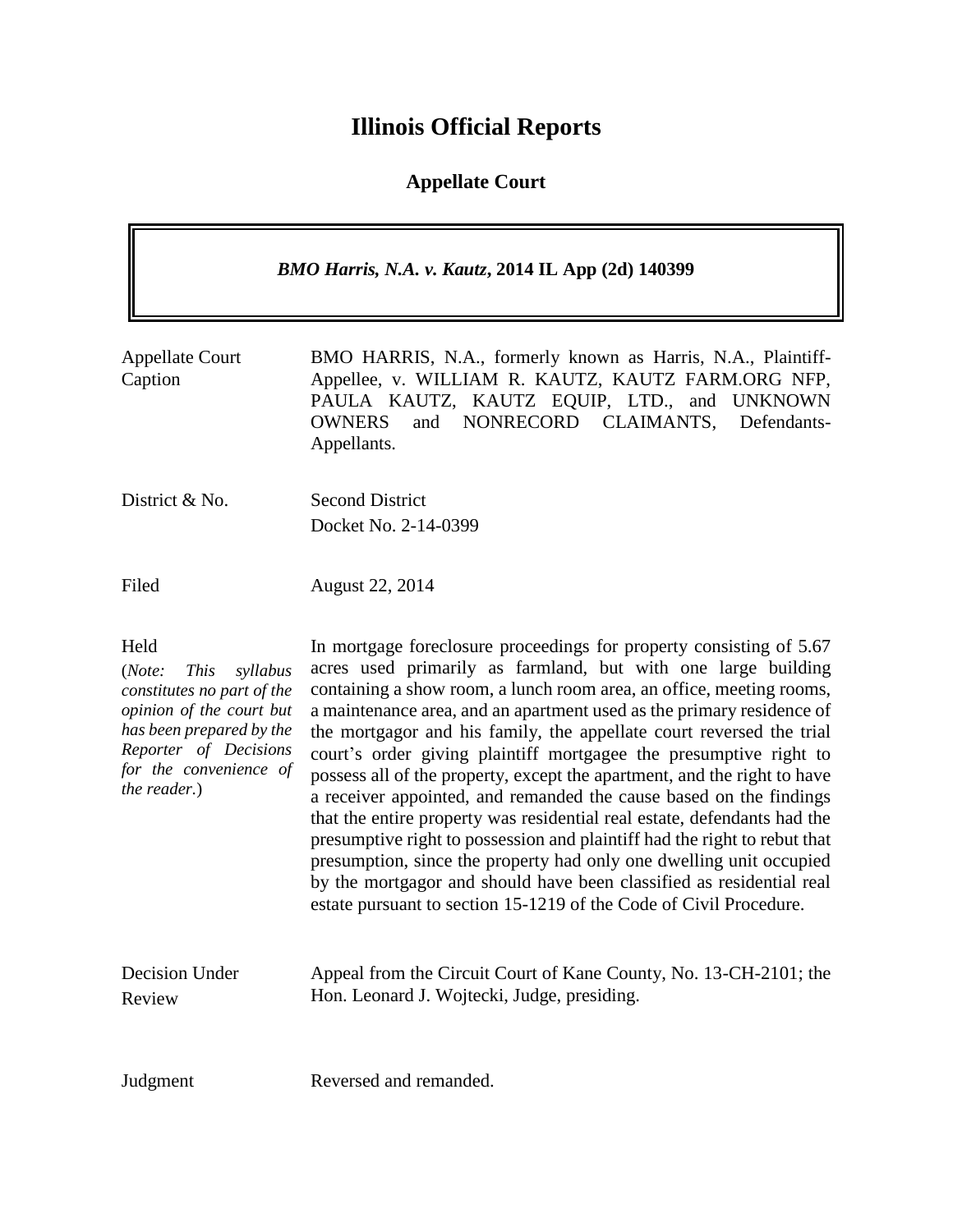| Counsel on<br>Appeal | Patrick M. Kinnally and Michael W. Lenert, both of Kinnally,<br>Flaherty, Krentz & Loran, P.C., of Aurora, for appellants.                          |
|----------------------|-----------------------------------------------------------------------------------------------------------------------------------------------------|
|                      | Scott C. Frost and Daniel S. Rubin, both of Howard & Howard<br>Attorneys, PLLC, of Chicago, for appellee.                                           |
| Panel                | JUSTICE JORGENSEN delivered the judgment of the court, with<br>opinion.<br>Justices Hutchinson and Hudson concurred in the judgment and<br>opinion. |

#### **OPINION**

¶ 1 This appeal arises out of foreclosure proceedings initiated by plaintiff, BMO Harris, N.A. (formerly Harris, N.A.), against defendants, William and Paula Kautz, Kautz Farm.org NFP, Kautz Equip, Ltd., and unknown owners and nonrecord claimants (collectively, the Kautzes). I It concerns the trial court's interlocutory order to appoint a receiver over a portion of the subject property as requested by BMO Harris. Because the trial court erred in giving BMO Harris the presumptive right to possess the property and thus the right to have a receiver appointed, we reverse and remand, giving the Kautzes the presumptive right to possess the property and giving BMO Harris an opportunity to rebut the presumption, if it so chooses.

#### ¶ 2 I. BACKGROUND

¶ 3 According to the documentation submitted by the parties, the property at issue is located on Route 38 in Geneva. It consists of 5.67 acres, which are primarily used as farmland. The produce grown on the farmland is either consumed by the Kautzes, given to friends and neighbors, or donated to a local food bank. There is only one building on the property. It is a 7,673-square-foot, L-shaped building. It contains a show room, a lunch room area, office and meeting rooms, and a maintenance area. The Kautzes have used the building for various purposes. They operate a bakery out of the first floor. They also have used the building to work on race cars and tractors. Finally, the building contains a 750-square-foot apartment, $2\pi$ which the Kautzes have used as their primary residence at all times relevant to this case.

 $\overline{a}$ 

<sup>&</sup>lt;sup>1</sup>The exact relationship among the various defendants is unclear from the record. Although William and Paula are husband and wife, only William signed the mortgage agreement. Kautz Equip, Ltd., has acted as a guarantor on the mortgage, and other persons or entities (some unknown) also have an interest in the property.

<sup>&</sup>lt;sup>2</sup>The Geneva township assessor has listed the square footage of the residence at 2,009, rather than 750. However, the exact square footage is not relevant to this case. Rather, the fact that the Kautzes use a portion of the property as their primary residence is relevant.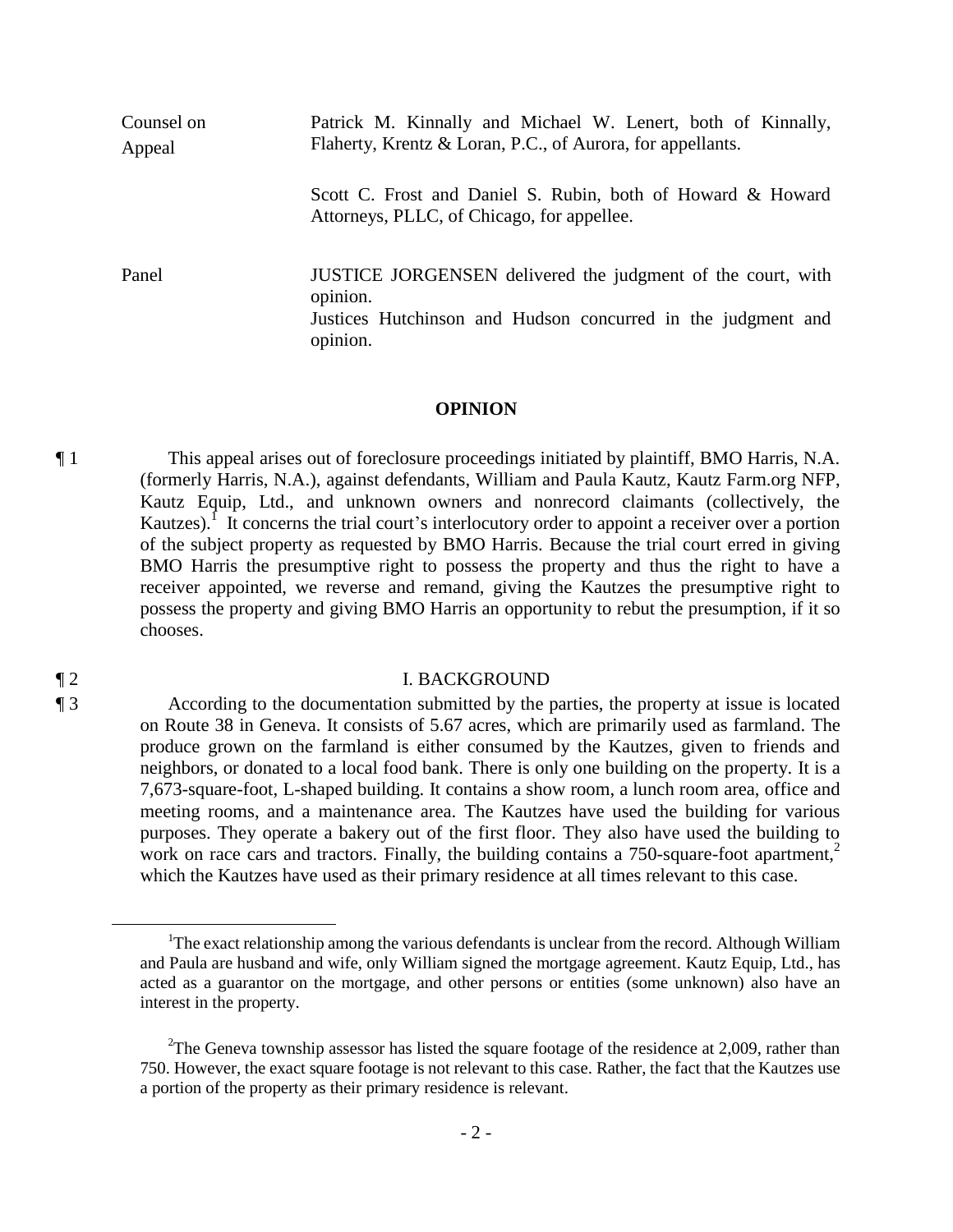¶ 4 In 2010, the Kautzes defaulted on their mortgage. As of the maturation date, \$259,000 in principal remained on the loan. Additionally, Kautz Equip, Ltd., which had served as a guarantor, was involuntarily dissolved.

¶ 5 As a result, in September 2013, BMO Harris initiated foreclosure proceedings against the Kautzes. BMO Harris also moved for the appointment of a receiver. The trial court granted the motion as to all portions of the property except for the living quarters, or "dwelling unit," in which the Kautzes maintained their primary residence. The court's decision was based on its finding that the majority of the property (excepting the dwelling unit) was nonresidential real estate. Where a property is nonresidential real estate, the mortgagee, here BMO Harris, has the presumptive right to possession and, therefore, the right to have a receiver appointed. 735 ILCS 5/15-1701 (West 2012). This appeal followed.

### ¶ 6 II. ANALYSIS

¶ 7 The Kautzes appeal, challenging the trial court's interpretation of the statutory term "residential real estate." They argue that the foreclosure statute instructs that the entire property, not just the dwelling unit, should be classified as residential real estate. Therefore, they assert, they enjoy the presumptive right of possession. The Kautzes request that we remand the cause to the trial court so that BMO Harris may seek to rebut the Kautzes' presumptive right to possession or, otherwise, concede possession to the Kautzes. As we will explain, we agree that the statute defines the entire property as residential real estate, because the condition that would limit the residential status of the property to the dwelling unit has not been met.

¶ 8 The primary goal of statutory interpretation is to ascertain and effectuate the legislature's intent in enacting the statute. *People v. Marshall*, 242 Ill. 2d 285, 292 (2011). The best indicator of legislative intent is the plain and ordinary meaning of the statute's language. *Id*. Where the language is clear and unambiguous, we apply the statute without reading into it any conditions, exceptions, or limitations not expressed by the drafter. *Timothy Whelan Law Associates, Ltd. v. Kruppe*, 409 Ill. App. 3d 359, 375 (2011). We apply the statute without further aides of statutory construction. *People v. Williams*, 239 Ill. 2d 503, 506 (2011). At the same time, we are not bound by the plain language if it produces absurd, inconvenient, or unjust results. *Progressive Universal Insurance Co. of Illinois v. Liberty Mutual Fire Insurance Co.*, 215 Ill. 2d 121, 134 (2005). We evaluate the statute as a whole, with each provision construed in connection with every other section. *General Motors Corp. v. Pappas*, 242 Ill. 2d 163, 180 (2011). We review *de novo* a trial court's interpretation of the statute. *Timothy Whelan*, 409 Ill. App. 3d at 375.

¶ 9 Here, the statute dictates as follows. Whether the presumptive right to possession belongs to the mortgagor or the mortgagee depends upon the property's classification. 735 ILCS 5/15-1701 (West 2012). If the property is classified as residential real estate, the presumptive right to possession belongs to the mortgagor. 735 ILCS 5/15-1701(b)(1) (West 2012). In that case, if the mortgagee seeks possession, it must establish: (1) good cause to possess the property despite the presumption; (2) authorization by the terms of the mortgage agreement that it may do so; and (3) a reasonable probability of prevailing on a final hearing of the cause. *Id*. If the property is classified as nonresidential real estate, the presumptive right to possession belongs to the mortgagee. 735 ILCS 5/15-1701(b)(2) (West 2012). If the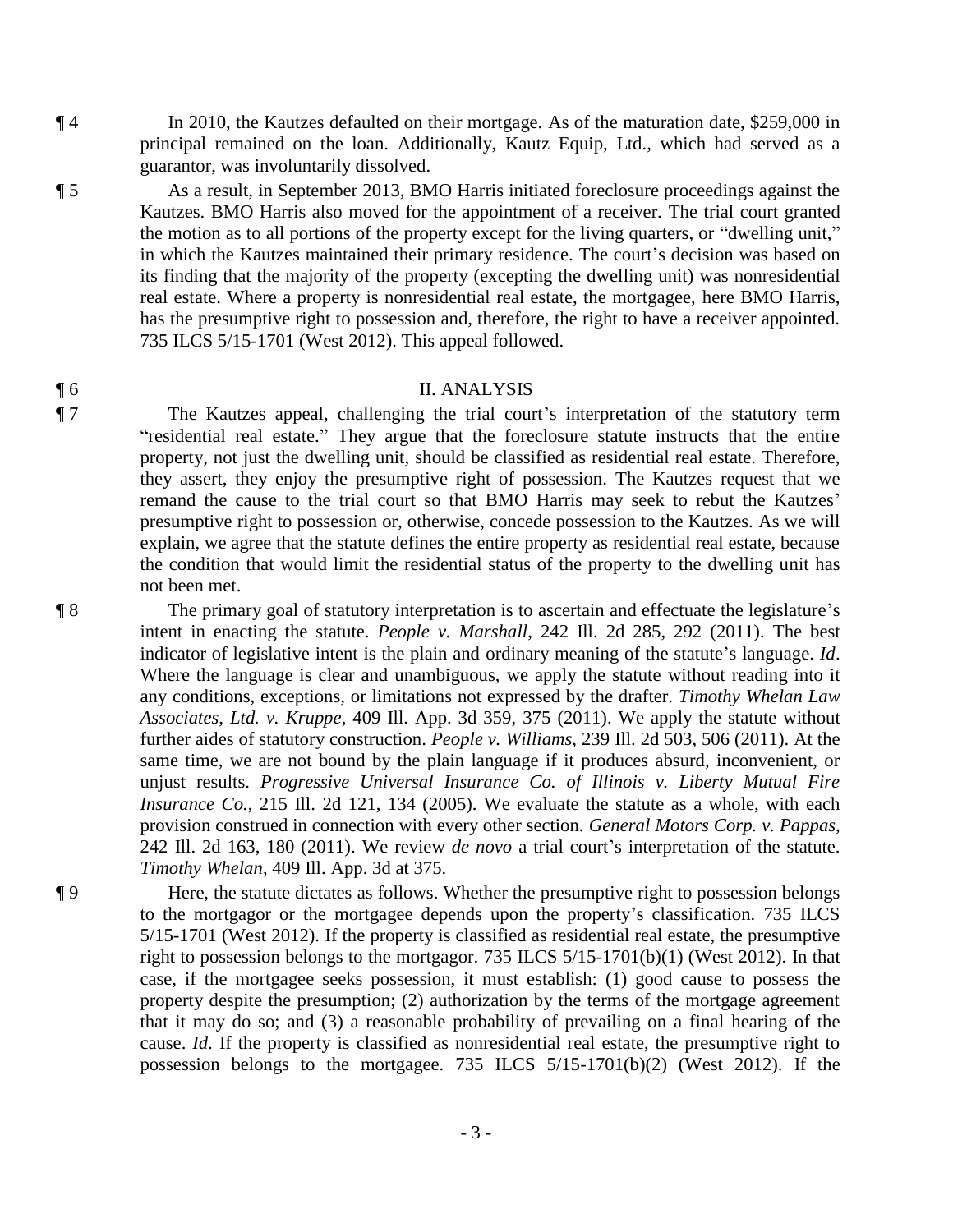mortgagee is entitled to possession and requests a receiver, the court shall appoint one. 735 ILCS 5/15-1702(a) (West 2012).

¶ 10 Section 15-1219 of the Code of Civil Procedure (Code) defines "residential real estate" as meaning:

> "[A]ny real estate, except a single tract of agricultural real estate consisting of more than 40 acres, which is improved with a single family residence or residential condominium units or a multiple dwelling structure containing single family dwelling units for six or fewer families living independently of each other, which residence, or at least one of which condominium or dwelling units, is occupied as a principal residence either[:] (i) if a mortgagor is an individual, by that mortgagor, that mortgagor's spouse[,] or that mortgagor's descendants, or (ii) if a mortgagor is a trustee of a trust or an executor or administrator of an estate, by a beneficiary of that trust or estate or by such beneficiary's spouse or descendants[,] or (iii) if a mortgagor is a corporation, by persons owning collectively at least 50 percent of the shares of voting stock of such corporation or by a spouse or descendants of such persons. *The use of a portion of residential real estate for non-residential purposes shall not affect the characterization of such real estate as residential real estate.*" (Emphasis added.) 735 ILCS 5/15-1219 (West 2012).

¶ 11 Section 15-1701(b)(1) of the Code limits the above definition of "residential real estate" for the purposes of establishing the presumptive right to possession (and the accompanying right to have a receiver appointed). It states that "*[i]f* the residential real estate consists of more than one dwelling unit, *then* for the purposes of this Part residential real estate shall mean *only* that dwelling unit or units occupied by persons described in clauses (i), (ii)[,] and (iii) of Section 15-1219." (Emphases added.) 735 ILCS 5/15-1701(b)(1) (West 2012).

¶ 12 Section 15-1202.5 of the Code defines a "dwelling unit" as:

"For the purposes of[, *inter alia*, section 15-1701], 'dwelling unit' means a room or suite of rooms providing complete, independent living facilities for at least one person, including permanent provisions for sanitation, cooking, eating, sleeping, and other activities routinely associated with daily life." 735 ILCS 5/15-1202.5 (West 2012).

¶ 13 The parties disagree as to how the above-quoted provisions should be harmonized to classify the instant property. Again, section 15-1219 essentially states that, so long as the property includes a qualifying residence, the entire property is classified as residential; "[t]he use of a portion of residential real estate for non-residential purposes shall not affect the characterization of such real estate as residential real estate." 735 ILCS 5/15-1219 (West 2012).<sup>3</sup> Section 15-1701(b)(1), however, places a limitation on section 15-1219's broad definition of "residential real estate" for the purposes of creating the presumptive right to possession in foreclosure actions. That limitation states that, where the property contains more than one dwelling unit, only the dwelling unit in which the mortgagor maintains his or

 $\overline{a}$ 

 $3$ Of course, there are exceptions. If, for example, a primary residence is built upon more than 40 acres of farmland, the definition does not apply. However, BMO Harris appears to concede that the property has been improved with a qualifying structure–the residence in which the Kautzes live–to make (in its view, at least a portion of) the property residential for the purposes of section 15-1219.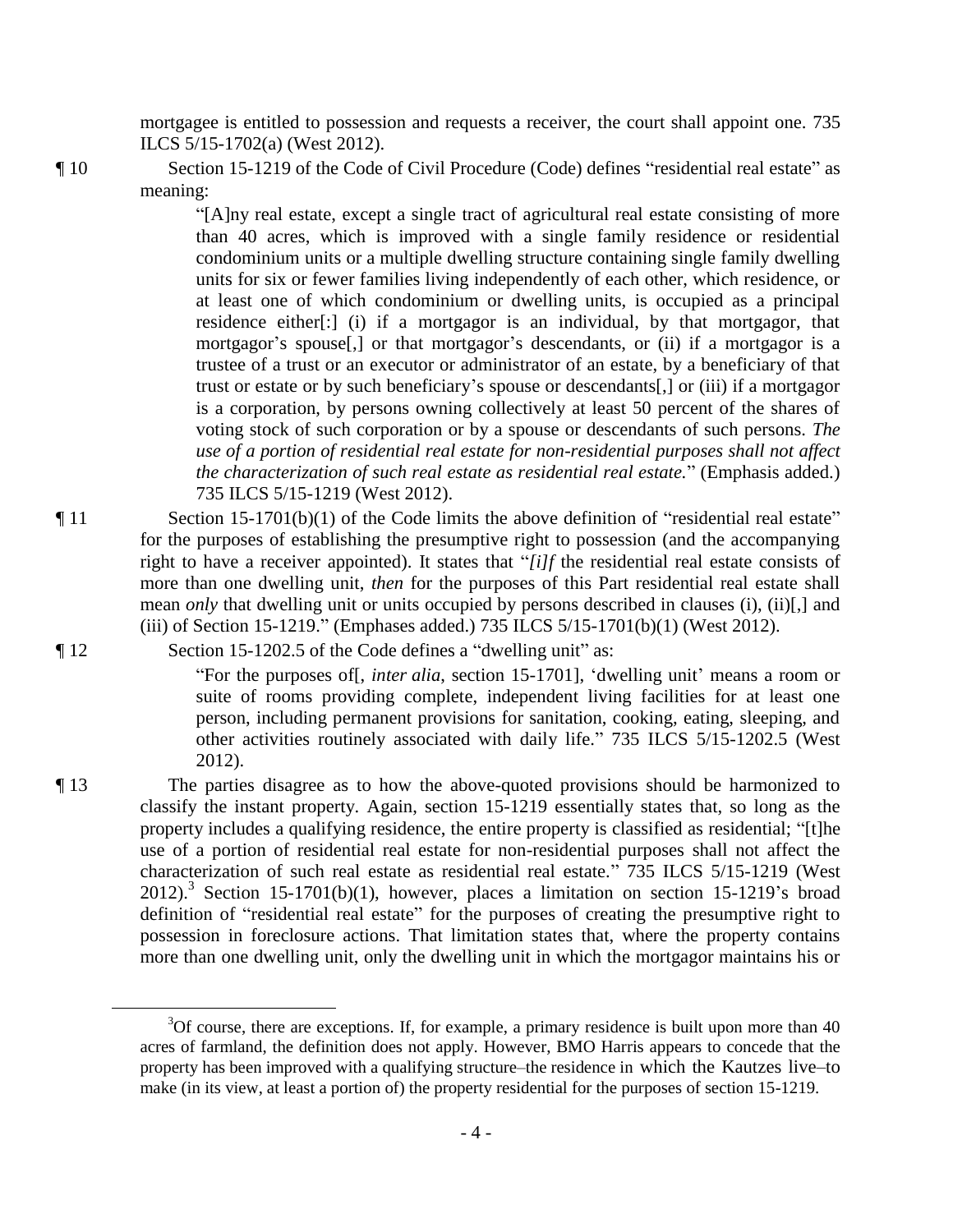her primary residence will qualify as residential real estate so as to provide the mortgagor with the presumptive right to possession.

- ¶ 14 We agree with the Kautzes that the section 15-1701(b)(1) limitation is not invoked to begin with, because the conditional "if," *i.e*., that there be more than one dwelling unit on the property, was not met ("*[i]f* the residential real estate consists of more than one dwelling unit, *then* for the purposes of this Part residential real estate shall mean only that dwelling unit or units occupied by [the mortgagor]" (emphases added) (735 ILCS 5/15-1701(b)(1) (West 2012))).
- ¶ 15 Here, there is only one dwelling unit on the property. The property is improved with a large building that, in addition to the one dwelling unit in which the Kautzes live, contains a show room, meeting rooms, and a maintenance area and is used for various ventures such as a bakery and a vehicle service area. None of these improvements–the show room, the meeting rooms, the maintenance area–show the existence of more than one dwelling unit, equipped for independent living purposes with, as statutorily required, "permanent provisions for sanitation, cooking, eating, sleeping, and other activities routinely associated with daily life." 735 ILCS 5/15-1202.5 (West 2012). No person aside from the Kautzes lives on the property, and they live in the property's only dwelling unit.
- ¶ 16 The improvements within the building to which BMO Harris refers–the show room, the meeting rooms, the maintenance area–demonstrate that the property is used for *purposes*  other than residential. However, the fact remains that the plain language of section 15-1701(b)(1) conditions the limitation (on what can qualify as residential real estate so as to provide the mortgagor with the presumptive right to possession) on the presence of more than one dwelling *unit*, not more than one *use*. The legislature has expressly defined "dwelling unit." Moreover, the legislature has expressly directed that its definition of "dwelling unit" be applied when considering whether section 15-1701 operates to limit the portion of residential real estate over which the mortgagor is given the presumptive right to possession. Here, there is *not* more than one dwelling unit. Therefore, per section 15-1701(b)(1), the condition limiting the definition of "residential real estate" to the unit occupied by the mortgagor does not apply. Rather, the general definition of residential real estate controls and, again, that definition states that "[t]he use of a portion of residential real estate for non-residential purposes shall not affect the characterization of such real estate as residential real estate." 735 ILCS 5/15-1219 (West 2012). Per the general definition of residential real estate, the property's multipurpose use does "not affect" the categorization as residential real estate, and, accordingly, the entire property is residential real estate.
- 

¶ 17 Where the entire property is residential real estate, the mortgagor has the presumptive right to possession. Because the property here is residential real estate, the Kautzes have the presumptive right to possession, and BMO Harris has the burden of establishing that: (1) it has good cause to possess the property despite the presumption; (2) there is authorization by the terms of the mortgage agreement that it may do so; and (3) it has a reasonable probability of prevailing on a final hearing of the cause. See 735 ILCS 5/15-1701(b)(1) (West 2012).

¶ 18 BMO Harris's main argument, with which the trial court appears to have agreed, is that section 15-1701(b)(1)'s controlling phrase is "for the purposes of this Part residential real estate shall mean only that dwelling unit or units occupied by [the mortgagor]." 735 ILCS 5/15-1701(b)(1) (West 2012). In BMO Harris's view, this narrow phrase should control over the general definition of residential real estate set forth in section 15-1219. However, as

- 5 -